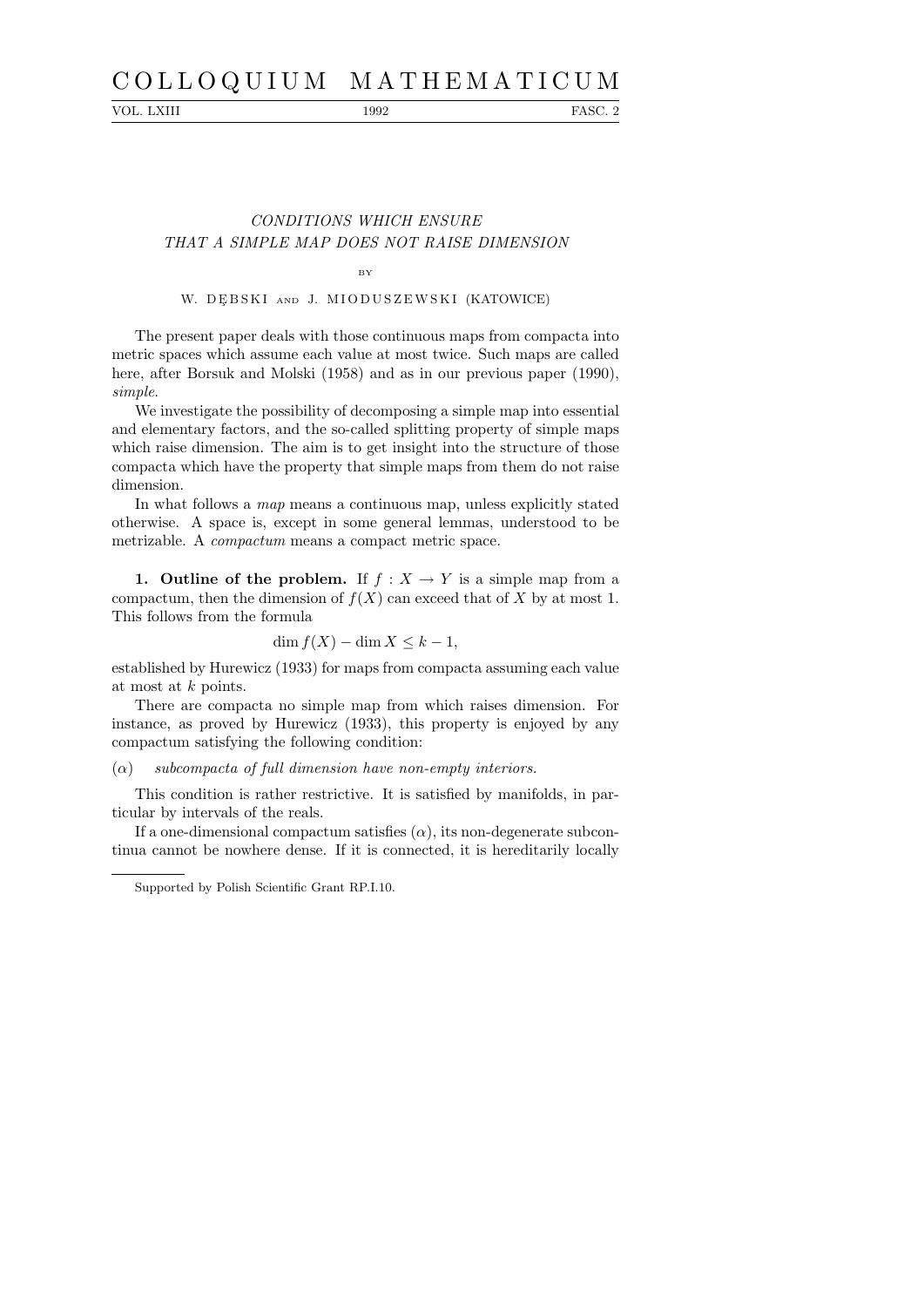connected. It follows that a one-dimensional continuum satisfying  $(\alpha)$  is the union of open arcs, which form a dense (and open) subset, and of a totally disconnected (closed) subset. Maximal open arcs form, in view of hereditary local connectedness, a null family. This implies that a one-dimensional continuum satisfying  $(\alpha)$  is *regular in the sense of ramification*, i.e. has a base of open sets with finite boundaries.

Dendrites are regular in this sense. However, not all dendrites have property  $(\alpha)$ . None the less, there are no simple maps from dendrites which raise dimension. This is an unpublished result of Sieklucki, announced by Lelek  $(1962)$ ; its proof will be given here  $(1)$ .

As far as we know, the problem of characterizing the compacta with the property that simple maps from them do not raise dimension is not solved even in the case of one-dimensional continua. We will call such onedimensional continua thin.

The property of being small in the sense of ramification does not imply the property of being thin: there are regular continua which are not thin; see e.g. our paper (1990). It remains an open problem whether or not the Sierpiński triangular curve is thin. In the paper quoted above we showed that there are no dimension-raising simple maps from the Sierpinski triangular curve into the plane.

On the other hand, as we shall see, the Anderson–Choquet curve (1959) and the Andrews chainable continuum (1961), which are big in the sense of order of ramification, happen to be thin.

Let  $f: X \to Y$  be a map. We say that it has the *splitting property* if there exists a subcontinuum C of Y, with  $\dim C = \dim X$ , for which  $f^{-1}(C)$ is the union of disjoint subsets C' and C'' of X such that  $f|C'$  and  $f|C''$  are homeomorphisms onto C.

The statement that simple dimension-raising maps from compacta have the splitting property appears implicitly in the literature; see e.g. Sieklucki (1969). It is—in full generality—a consequence of a theorem of Freudenthal (1932) from general dimension theory. As we shall show, in some particular cases, e.g. in the case of maps from regular continua, the proof can be performed in an elementary way.

2. Essential and elementary factors of simple maps. If  $f$  is a simple map from a space X, then a pair of continua  $C'$  and  $C''$  in X will be called a pair of twins if

 $(1)$  $f \cap C'' = \emptyset$  and  $f(C') = f(C'').$ 

<sup>(</sup> 1 ) Professor Sieklucki kindly informed us that the original proof can be found in his doctoral dissertation.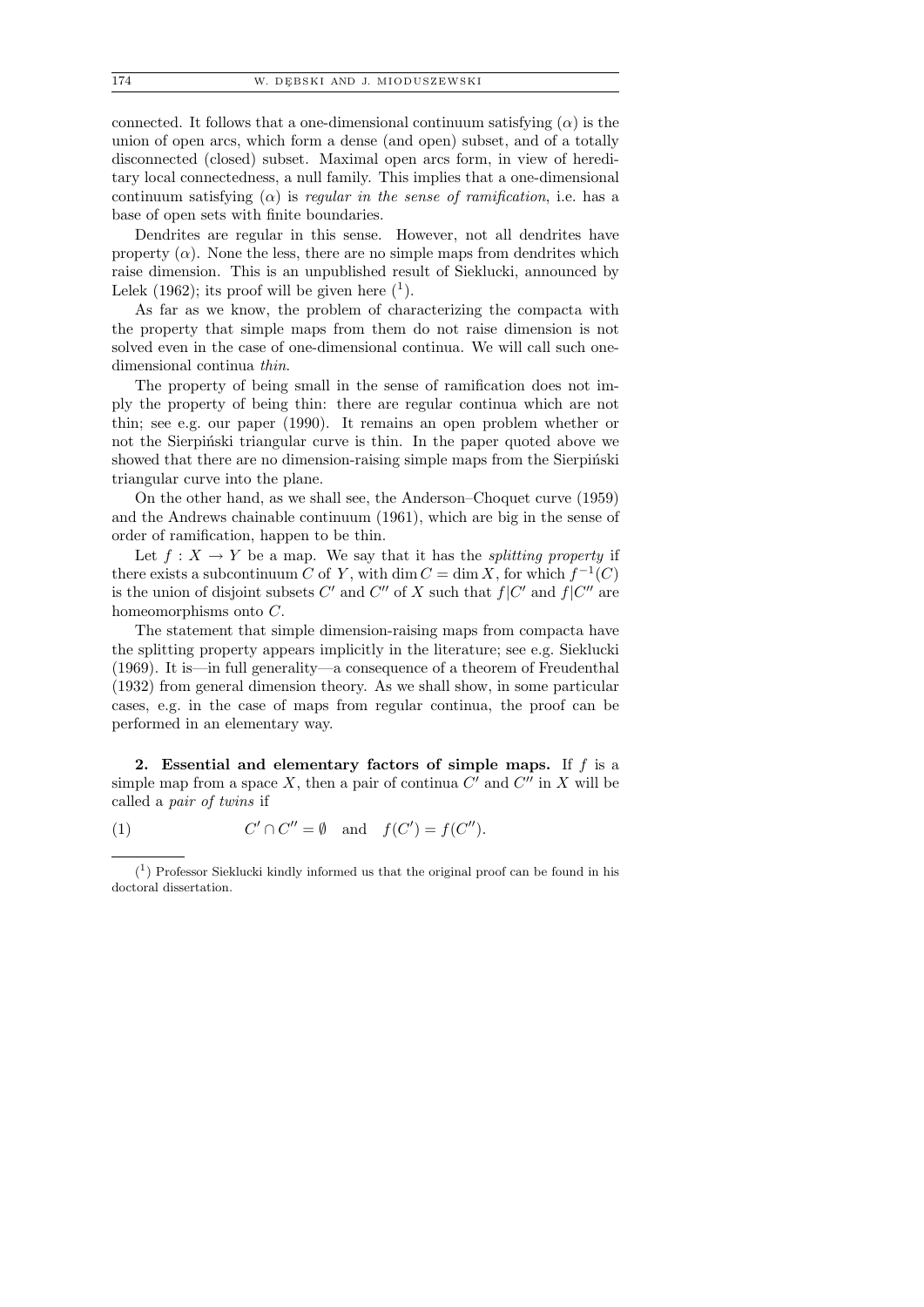For brevity, a pair of points  $x'$  and  $x''$  will be regarded as a pair of twins if  $f(x') = f(x'')$  (2).

The family of pairs of twins is in a natural manner partially ordered by inclusion. A simple map for which there do not exist maximal pairs of twins will be called *essentially simple*.

The function  $f(x) = x^2$  on the reals is an example of an essentially simple map. The map of the interval  $0 \le t \le 1$  onto the circle  $|z| = 1$  given by  $f(t) = e^{2\pi i t}$  is simple but not essentially simple, since  $\{0, 1\}$  is a pair of maximal twins.

Let f be a simple map from a compact Hausdorff space  $X$  into a Hausdorff space. Consider the collection of all pairs  $\{x', x''\}$  of point twins which cannot be enlarged to maximal twins. Extend this collection to a partition of X by assuming that other elements of the partition are one-point sets. Let  $P(f)$  stand for this partition.

A partition of a space is said to be upper semicontinuous at its element A if for each open set U containing A and each point a in A there exists a neighbourhood  $V$  of  $a$  such that each element of the partition intersecting  $V$ is contained in U. A partition is called upper semicontinuous if it is upper semicontinuous at each of its elements.

LEMMA 1. The partition  $P(f)$  is upper semicontinuous.

P r o o f. The upper semicontinuity of  $P(f)$  at elements being the counterimages of values of f follows easily from the fact that the partition into the counter-images of values of a closed (continuous) map is upper semicontinuous.

An element of  $P(f)$  which is not a counter-image of a value of f is a one-point set  $\{a\}$  such that  $f^{-1}(f(a)) = \{a, b\}$ , where  $a \neq b$ . Let  $\{K, L\}$  be a maximal pair of twins such that  $a \in K$  and  $b \in L$ .

Let  $J = f(K) = f(L)$ . Take neighbourhoods, G of K and H of L, with disjoint closures. Then J is a connected component of  $f(\overline{G}) \cap f(\overline{H})$ , since K and L form a maximal pair of twins. Let  $W \subset \text{int}(f(G \cup H))$  be an open neighbourhood of J with boundary disjoint from  $f(\overline{G}) \cap f(\overline{H})$ , and let V be a neighbourhood of a such that

(2)  $V \subset G$ ,  $f(V) \subset W$ ,  $f^{-1}(f(W)) \subset G \cup H$ .

We shall show that

(3) if  $x' \in V$  and  $\{x', x''\} \in P(f)$ , then  $x'' \in G$ .

By (2), there is nothing to prove if  $x'' = x'$ , so assume  $x' \neq x''$ . We have  $f(x') = f(x'')$ , since  $\{x', x''\} \in P(f)$ . Suppose  $x' \notin G$ . Then  $x'' \in H$ , as  $f^{-1}(f(x'')) \subset G \cup H$ , by (2). Thus, the common value of f at x' and x''

 $(2)$  Whenever we call a set  $\{u, v\}$  a pair, we assume u and v to be distinct.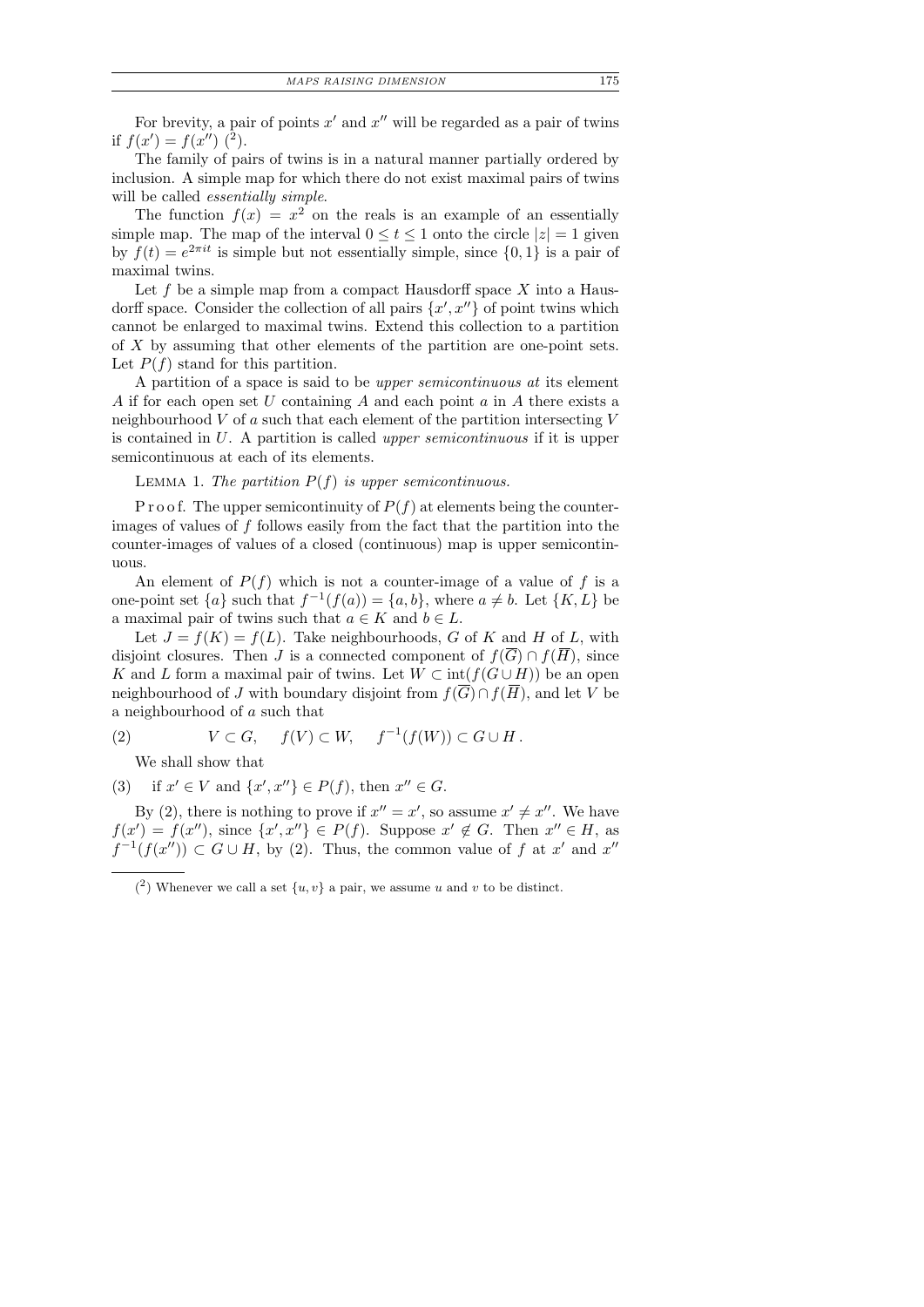belongs to  $f(G) \cap f(H)$ . Let C be the connected component of  $f(x') = f(x'')$ in  $f(\overline{G}) \cap f(\overline{H})$ . Since  $\overline{G}$  and  $\overline{H}$  are disjoint,  $f^{-1}(C)$  splits into disjoint continua  $C'$  and  $C''$ , each mapped homeomorphically under f onto  $C$ . Since  $f(x') = f(x'') \in W$  by (2), and the boundary of W is disjoint from  $f(\overline{G}) \cap$  $f(\overline{H})$ , and hence from C, we have  $C \subset W$ . Thus, C' and C'' form a maximal pair of twins such that  $x' \in C'$  and  $x'' \in C''$ . This contradicts our assumptions on  $P(f)$ , and (3) is proved.

To finish the proof, let U be a neighbourhood of a. Since  $(2)$  is satisfied for sufficiently small neighbourhoods  $V$  of  $a$ , it is enough to show that the elements of  $P(f)$  intersecting those V are contained in U.

Suppose to the contrary that for arbitrarily small neighbourhoods  $V$  of a satisfying (2) there are elements of  $P(f)$  intersecting V and not contained in U. These elements are of the form  $\{x', x''\}$ , where  $x' \in V$  and  $f(x') =$  $f(x'')$ . By continuity and compactness, there exists  $c \notin U$  (an accumulation point of the x'') such that  $f(c) = f(a)$ . We have  $c \neq a$ . Also,  $c \neq b$ , since, by (3), if an element  $\{x', x''\}$  of  $P(f)$  intersects V, it cannot intersect H (in which  $b$  lies). A contradiction, as  $f$  is simple.

Let  $q: X \to P(f)$  be the quotient map corresponding to the partition  $P(f)$ . It follows from Lemma 1 that  $P(f)$  is (compact) Hausdorff in the quotient topology. Since  $g(x') = g(x'')$  implies  $f(x') = f(x'')$ , we get a factorization

$$
(4) \t\t f = h \circ g
$$

of f, where  $q$  is essentially simple by construction.

The map  $h$  has the property opposite to the preceding one, namely, as is easy to see, each pair of points which are identified under h can be enlarged to a maximal pair of twins with respect to  $h$ . A simple map having this property will be called elementarily simple.

Thus, we get the following

THEOREM 1. Each simple map f from a compact Hausdorff space into a Hausdorff space admits a factorization  $f = h \circ g$  into a surjective essentially simple map g and an elementarily simple map h.

3. Simple maps from regular compacta. Let  $X$  be a compact Hausdorff space and let  $f : X \to Y$  be a continuous map into a Hausdorff space. If  $y \in Y$  and if W is a neighbourhood of  $f^{-1}(y)$  in X, then  $f(W)$ is a neighbourhood of y in Y. The interiors int  $f(W)$  for all such y and W form an open base in  $Y$ , provided that  $f$  is surjective. But, in order to get a base, it suffices to consider only those  $W$  which are unions of finitely many sets from a given base in X.

The above statements from general topology will be used in the proof of the following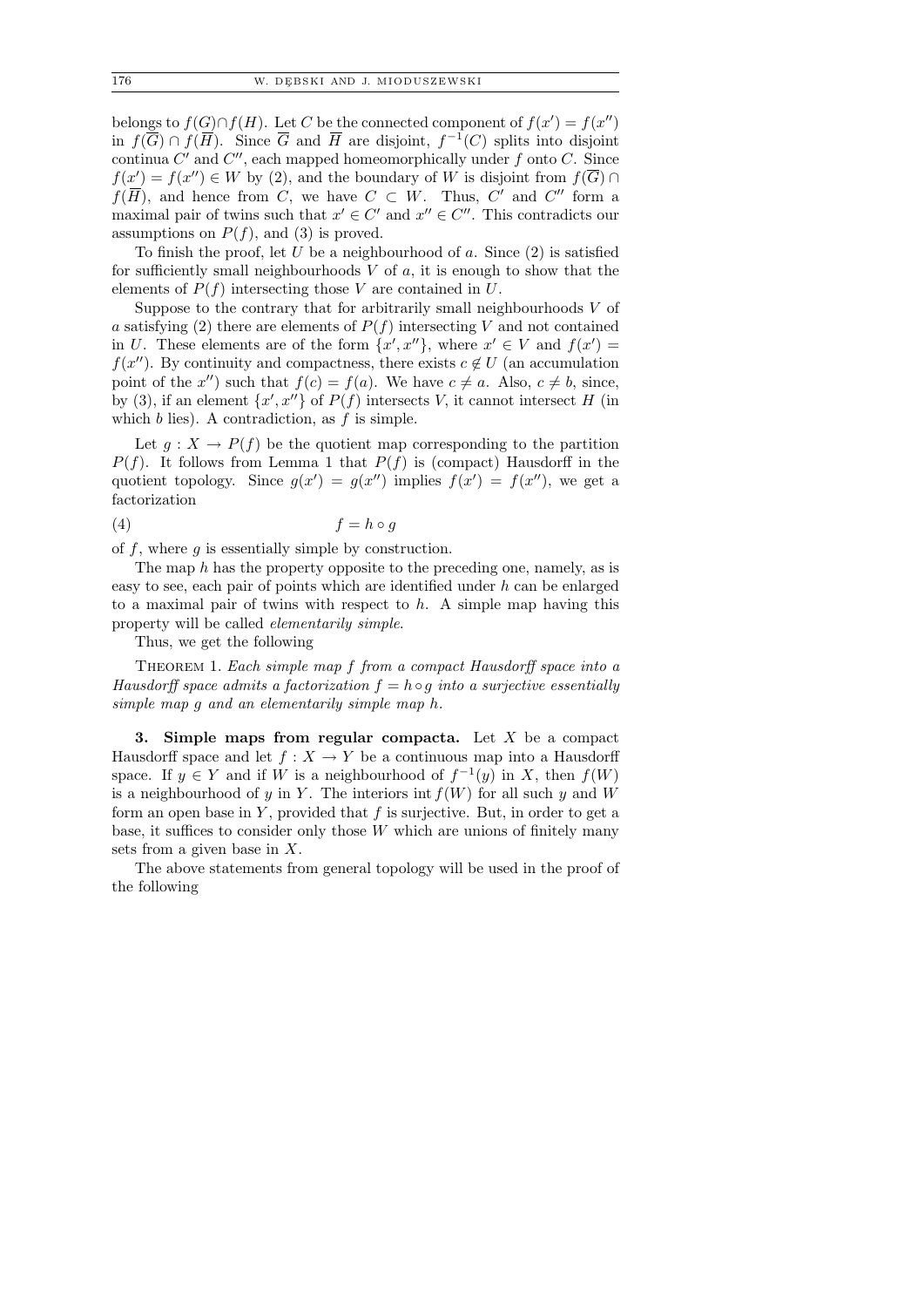SPLITTING LEMMA I. Let  $X$  be a compact Hausdorff space regular in the sense of ramification, and let  $f : X \rightarrow Y$  be a simple map onto a Hausdorff space of dimension  $\geq 2$ . There exists a non-degenerate nowhere dense subcontinuum C of Y such that  $f^{-1}(C) = C' \cup C''$ , where C' and C'' are disjoint and  $f|C'$  and  $f|C''$  are homeomorphisms onto C.

Proof. Let  $y \in Y$ . Consider neighbourhoods W of  $f^{-1}(y)$  which are unions of finitely many elements of a base in  $X$  consisting of sets with finite boundaries. The sets  $W$  have finite boundaries, too. The interiors of  $f(W)$  for all y in Y form a base in Y, according to the above remarks. Since dim  $Y \geq 2$ , the boundary of some int  $f(W)$  contains a non-degenerate continuum, say  $C$ . We can assume that  $C$  is disjoint from the (finite) image of the boundary of W. The continuum  $C$  is nowhere dense in  $Y$ , since it lies on the boundary of an open subset of Y .

Let  $c \in C$ . Then  $f^{-1}(c)$  consists of two points. One of them, say  $c'$ , lies in W, since  $C \subset f(W)$ , by our last assumption. To find the other one, observe that c being a point of the boundary of  $f(W)$ , in each neighbourhood of c there are values of f at points in the complement of  $\overline{W}$ . Thus, by continuity and compactness, c is the value of f at a point  $c''$  in the closure of  $X - \overline{W}$ , in fact in  $X-\overline{W}$ , as C (in which c lies) is disjoint from the image of  $\overline{W}-W$  (the boundary of W). Clearly,  $c'' \neq c'$ . The set  $\{c', c''\}$  is the full counter-image of  $c$ , as  $f$  is simple.

It follows that  $f^{-1}(C)$  is the union of

 $C' = W \cap f^{-1}(C)$  and  $C'' = (X - \overline{W}) \cap f^{-1}(C)$ ,

which are disjoint and open, and therefore closed, in  $f^{-1}(C)$ . Each of them is mapped onto  $C$  continuously and in one-to-one way. Since  $C$  is compact, C' and C'' are compact. Thus,  $f|C'$  and  $f|C''$  are homeomorphisms onto C.

Corollary (contained in Theorem II of Hurewicz (1933) and containing the theorem of Hahn (1913) and Mazurkiewicz (1915)). Simple maps do not raise the dimension of one-dimensional continua having property  $(\alpha)$ ; in other words, one-dimensional continua having property  $(\alpha)$  are thin.

P r o o f. Assume to the contrary that  $f$  is a simple map from a onedimensional continuum X having property  $(\alpha)$  onto a Hausdorff space of dimension  $\geq 2$ . The Splitting Lemma I can be applied, since X, having property  $(\alpha)$ , is regular in the sense of ramification. By that lemma, there exists a nowhere dense non-degenerate subcontinuum C of Y such that  $f^{-1}(C)$ splits into disjoint continua  $C'$  and  $C''$  mapped homeomorphically under  $f$ onto C. Both  $C'$  and  $C''$ , being non-degenerate, are of dimension 1 everywhere. Hence, the interiors  $D'$  of  $C'$  and  $D''$  of  $C''$  with respect to X are dense in C' and C'', respectively, since X has property  $(\alpha)$ . Thus  $f(D')$  and  $f(D'')$  are open and dense subsets of C. Take  $y \in f(D') \cap f(D'')$ . Then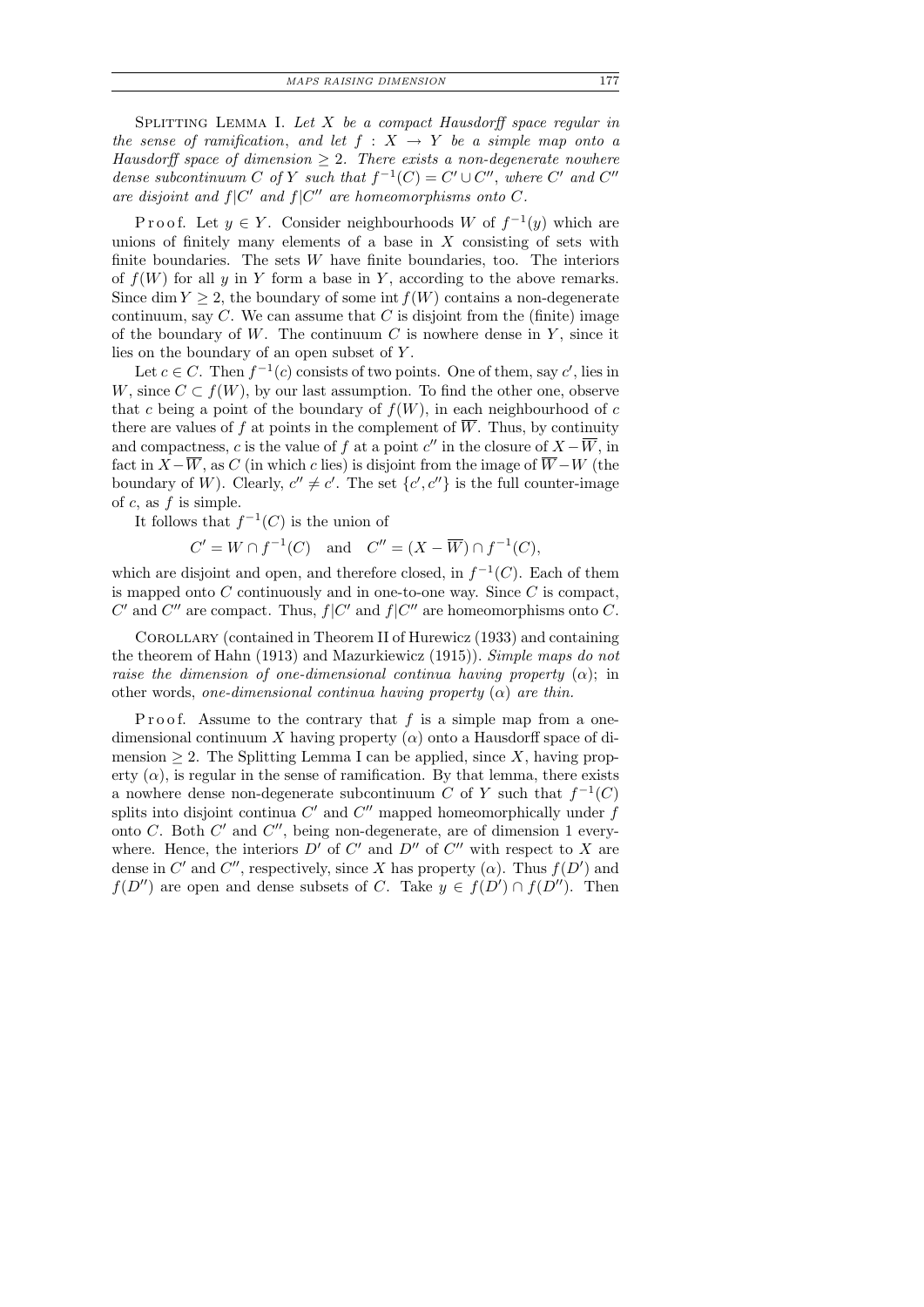$D' \cup D''$  is a neighborhood of  $f^{-1}(y)$  in X. Thus,  $f(D' \cup D'')$  is a neighbourhood of y in Y. But  $f(D' \cup D'')$ , being contained in C, is nowhere dense in  $Y$ . A contradiction.

4. Elementarily simple maps from regular compacta. In the sequel the following lemma on twins will be needed.

Lemma. Let f be a simple map between Hausdorff compact spaces. The elements of maximal twins of f form a disjoint family.

Proof. It suffices to show that if  $\{C', C''\}$  and  $\{D', D''\}$  are distinct pairs of twins of f and  $\{C', C''\}$  is maximal, then  $C' \cap D' = \emptyset$ . Suppose that this is not true and take  $x \in C' \cap D'$ . Let U' and U'' be open and such that  $C' \subset U'$ ,  $C'' \subset U''$  and  $\overline{U'} \cap \overline{U''} = \emptyset$ . Let E' be the component of x in  $\overline{U'}$ . We have  $C' \subsetneq E'$ . The inclusion is strict since E' has, according to the Janiszewski lemma, a point on the boundary of U'. Then  $\{E', E''\}$ , where E'' is the component of  $f^{-1}(f(E))$  intersecting C'', is a pair of twins larger than  $\{C', C''\}$ , contrary to the maximality of the latter.

A map is called monotone if the counter-images of points are all connected. The property of being regular compact Hausdorff is preserved under monotone (continuous) maps into Hausdorff spaces; see e.g. Whyburn (1942), p. 138.

A family of subsets of a metric space is called a null family if for every  $\varepsilon > 0$  only finitely many sets in this family have diameters  $\leq \varepsilon$ .

THEOREM 2. Elementarily simple maps from regular compacta do not raise dimension.

P r o o f. Let X be a regular compactum and let f be an elementarily simple map from  $X$  onto a Hausdorff space  $Y$ ; then, in fact,  $Y$  is a compactum.

Let  $\mathcal F$  be the family of elements of all maximal twins of  $f$ . By the lemma, the elements of  $\mathcal F$  are pairwise disjoint. Since X is regular, and thus hereditarily locally connected,  $\mathcal F$  is a null family. Identify each element of  $\mathcal F$ to a point. The corresponding quotient map  $r : X \to X_*$  is monotone. The quotient space  $X_*$  is Hausdorff, since the partition into continua which form a null family is upper semicontinuous. Thus,  $X_*$  is a regular compactum, since monotone maps preserve regularity.

Identify the images of elements of F to single points. Let  $s: Y \to Y_*$ be the corresponding quotient map. The space  $Y_*$  is a compactum, the identification being upper semicontinuous, as the images of elements of F form a null family.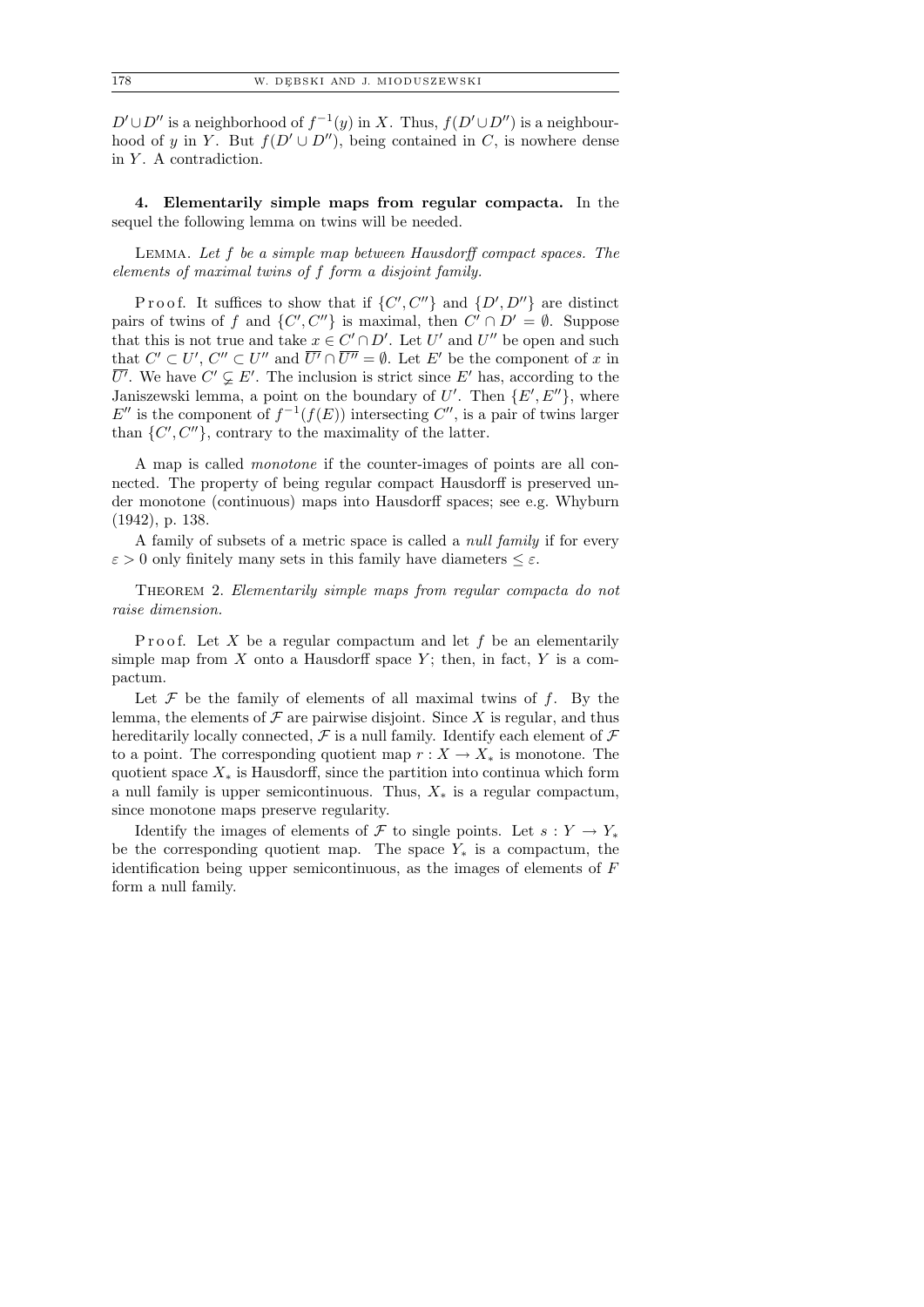$$
\begin{array}{ccc}\nX & \xrightarrow{r} & X_* \\
f \downarrow & & \downarrow g \\
Y & \xrightarrow{s} & Y_*\n\end{array}
$$

where  $g$  is induced—in view of the properties of quotients—by the maps formerly defined.

The map  $g$  is elementarily simple. By construction, it has no pair of non-degenerate twins.

In particular, g does not have the splitting property. Since  $X_*$  is regular, from the Splitting Lemma I applied to g it follows that dim  $Y_* \leq \dim X_* \leq 1$ .

Arrange the images under f of members of  $\mathcal F$  into a sequence

$$
(5) \t\t J_1, J_2, \ldots
$$

Let  $Y_k$  be obtained from Y by identifying each of the sets  $J_k, J_{k+1}, \ldots$ from (5) to a single point. Then  $Y_* = Y_1$ . Let  $s_k : Y \to Y_k$  be the corresponding quotient map; we have  $s_1 = s$ . Consider the inverse system

(6) 
$$
\ldots \to Y_{k+1} \to Y_k \to \ldots \to Y_2 \to Y_1 = Y_*,
$$

where the bonding maps are induced by the quotient maps described above.

The maps  $s_k : Y \to Y_k$  induce a map  $s_{\infty}$  from Y into the limit space  $Y_{\infty}$  of (6). The map  $s_{\infty}$  is one-to-one, which follows from our description. Thus, it is a homeomorphism. In consequence, the dimensions of Y and  $Y_{\infty}$ are equal.

Recall that  $\dim Y_* = \dim Y_1 \leq 1$ . Also  $\dim Y_2 \leq 1$ , since  $Y_2$  can be viewed as a compactification of  $Y_1$  with a point replaced by a onedimensional remainder homeomorphic to  $J_1$ ; this conclusion on the dimension of compactification follows easily from the sum theorem in dimension theory (see e.g. Hurewicz and Wallman (1941), p. 30). For the same reason,  $\dim Y_3 \leq 1$ , and hence = 1. Thus, the limit space  $Y_{\infty}$ , and in consequence Y, have dimension  $\leq$  1. A contradiction.

5. The structure of essentially simple maps from dendrites. A continuum is said to be hereditarily unicoherent if any two of its subcontinua have a connected intersection.

If  $f$  is a simple map then the points of the domain of  $f$  will be called *relative* (with respect to  $f$ ) if there exists a pair of twins such that the points belong to the same element of the pair.

The proof of the following lemma is straightforward and will be omitted.

LEMMA 2. Let  $X$  be hereditarily unicoherent. Let  $f$  be a simple map from X. The relation of being relative (with respect to f) is an equivalence.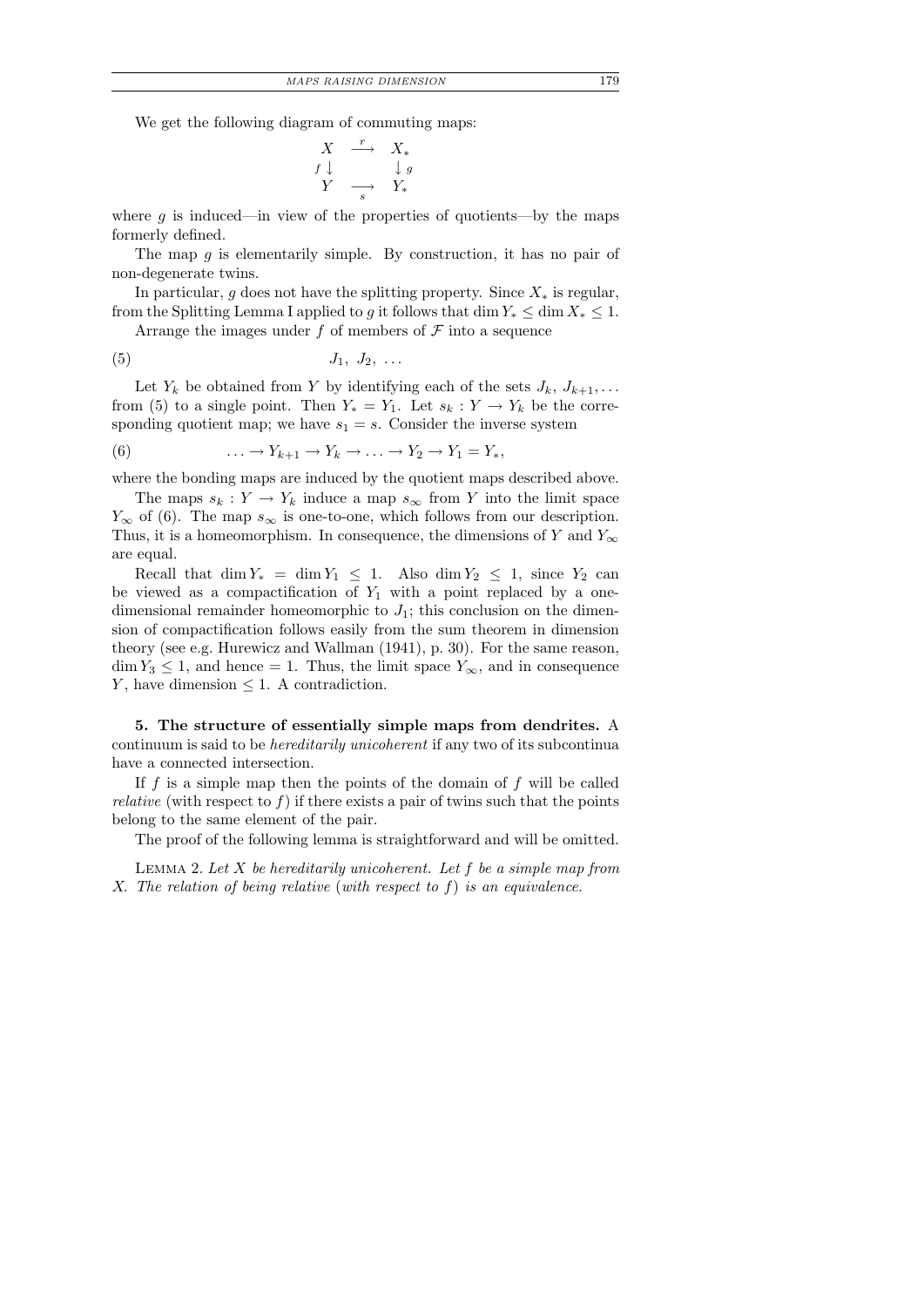The equivalence classes of relativeness are semicontinua, i.e. any two points in an equivalence class can be joined by a continuum. The equivalence class corresponding to an equivalence class  $S'$  is the equivalence class  $S''$ which is the union of twins  $C''$  from all pairs  $\{C', C''\}$ , where  $C'$  is contained in S'. We have  $S' \cap S'' = \emptyset$ , and  $f|S'$  and  $f|S''$  are continuous one-to-one maps onto the same image.

If  $S'$  is closed, and hence a continuum, then  $S''$  is closed; in this case  $\{S', S''\}$  is a pair of twins (in fact, a maximal pair of twins).

If  $f$  is an essentially simple map, the equivalence classes of relativeness are never closed.

If two classes  $S'$  and  $S''$  corresponding to each other are not closed, then (7)  $\overline{S'} \cap \overline{S''} \neq \emptyset$ ,

and, by hereditary unicoherence, the intersection (7) is connected; it is not excluded that one of the closures is contained in the other, as is the case when  $X$  is a hereditarily indecomposable continuum.

Now we add local connectedness to the assumptions on  $X$ , i.e. we consider the *dendrites*, that is, locally connected uniquely arcwise connected continua.

All properties of dendrites needed here can be found in, or easily deduced from, the material contained in Kuratowski (1950). Note, for instance, that dendrites are regular in the sense of ramification.

We leave without proof the following—perhaps less known—property of dendrites: if  $M$  and  $N$  are connected and disjoint subsets of a dendrite, then  $\overline{M} \cap \overline{N}$  consists of at most one point.

Taking into account (7), we get

Lemma 3. For dendrites the intersections (7) are one-point sets.

COROLLARY. If a map f from a dendrite into a Hausdorff space is essentially simple and ab is an arc in the dendrite (the unique arc with ends a and b) such that  $f(a) = f(b)$ , then there exists a point c on ab such that  $f|ac$  and  $f|cb$  are homeomorphisms onto the same image.

Proof. Since  $f$  is essentially simple, the classes of relativeness,  $S'$  of a and S'' of b, are non-closed semicontinua. Since  $f(a) = f(b)$ , we easily deduce that S' and S'' correspond to each other, i.e.  $f|S'$  and  $f|S''$  are oneto-one continuous maps onto the same image, where  $S'$  and  $S''$  are disjoint. By Lemma 3,  $\overline{S'}$  and  $\overline{S''}$  intersect in a single point c. Take an arc joining a and b in  $\overline{S'} \cup \overline{S''}$ . Then c lies on this arc, which in view of the uniqueness of arcs in dendrites is the given arc  $ab$ . The arcs  $ac$  and  $cb$  lie, up to the point c, in  $S'$  and  $S''$ , respectively. They are mapped under f homeomorphically onto arcs joining  $f(c)$  and  $f(a) = f(b)$  (recall that  $f|S'$  and  $f|S''$  are one-toone and extend continuously to  $S' \cup \{c\}$  and  $S'' \cup \{c\}$ ). The images of  $f|ac$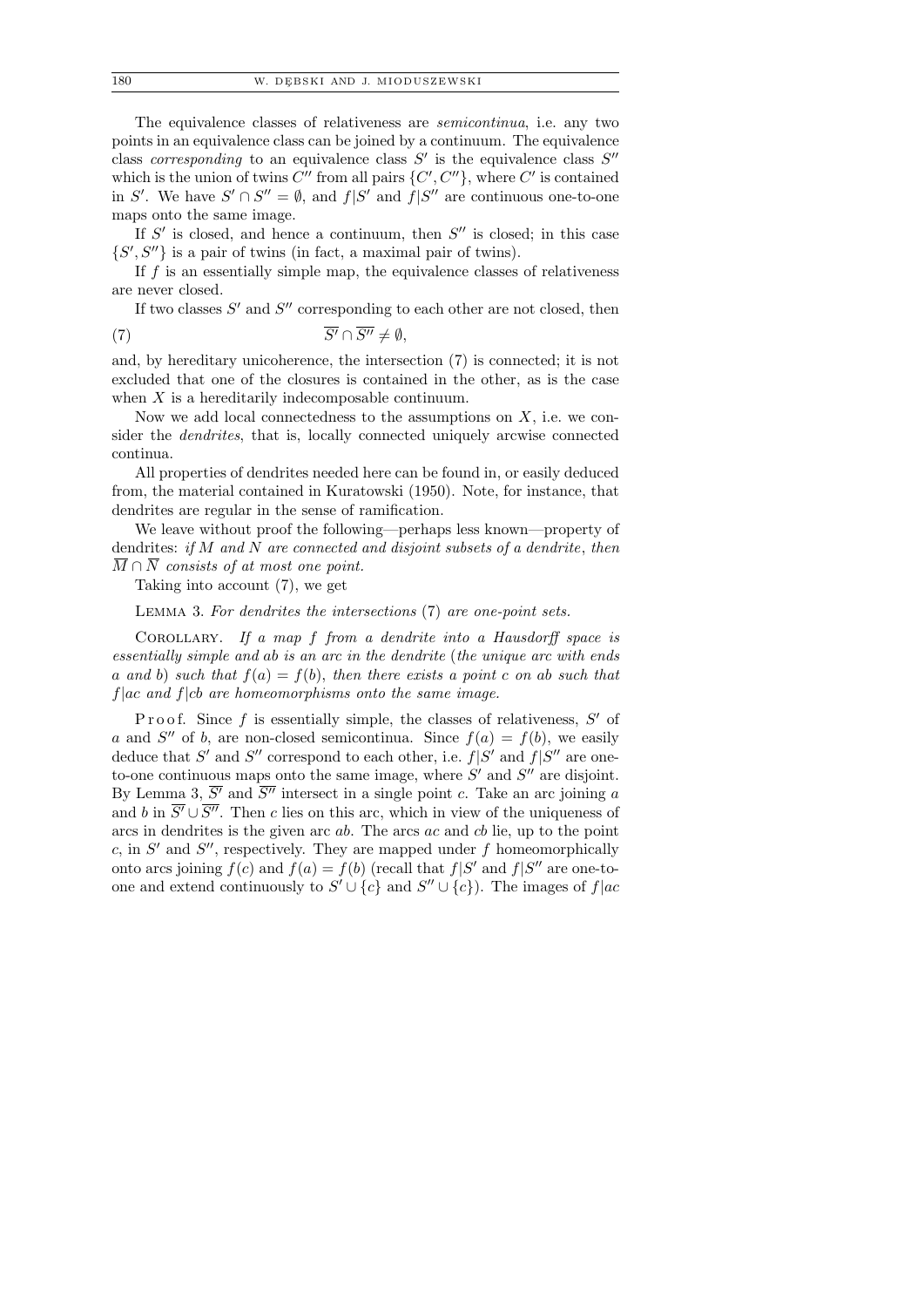and  $f|cb$  coincide, since otherwise the counter-images of  $f(ac)$  and  $f(cb)$ would give two distinct arcs joining  $a$  and  $b$  in the dendrite.

The converse implication is also true, but it will not be used in the sequel.

**6.** A theorem on dendrites. A value y of a map  $f: X \to Y$  is said to be open if  $y \in \text{int}(f(V))$  for each neighbourhood U of any x in  $f^{-1}(y)$ . If f is a continuous map between compacta, the set of open values of  $f$  is a dense  $G_{\delta}$  subset of the set of all values. This follows from the Baire theorem.

Single values are always open. A value  $y$  of a simple map  $f$  (assume that  $y = f(a) = f(b)$  is open if and only if  $\lim a' = a$ ,  $f(a') = f(b')$ ,  $a' \neq b'$ , implies  $\lim b' = b$ .

THEOREM 3. The image of a dendrite under an essentially simple map is a dendrite.

Proof. Let f be an essentially simple map from a dendrite  $X$  onto a Hausdorff space Y. Let u and v be distinct points of Y. It suffices to show—in view of the known characterization of dendrites (see Whyburn (1942), p. 88)—that there exists a point disconnecting Y between u and v.

Let  $u = f(a)$  and  $v = f(b)$ . Let ab be the unique arc in X with ends a and b. Consider maximal open arcs on  $ab$  at whose ends  $f$  assumes the same values. By the Corollary to Lemma 3, the map f folds any such arc around an inner point. Thus, any two such maximal arcs, including their ends, are disjoint. Remove these maximal open arcs from ab. We get a compactum K such that f assumes the same values only at those pairs of points of K which are the ends of a removed open arc.

The ends of ab are not removed, and we conclude from the construction that  $f(K)$  is an arc with ends  $f(a)$  and  $f(b)$ .

According to the aforementioned consequence of the Baire theorem, the points of  $f(K)$  which are open values of both  $f|K$  and  $f|f^{-1}(f(K))$  form a dense  $G_{\delta}$  subset of  $f(K)$ . Since the set of branch points of a dendrite is at most countable (Kuratowski (1950), p. 227; Whyburn (1942), p. 60), choose  $p \in f(K)$  distinct from  $f(a)$  and  $f(b)$  in such a way that p is an open value for  $f|K$  and  $f|f^{-1}(f(K))$  and all points of  $f^{-1}(p)$  are of order  $\leq 2$  on X in the sense of ramification.

We shall show that  $p$  is the desired point, i.e.

(\*) p disconnects Y between  $f(a)$  and  $f(b)$ .

We consider two cases.

C a s e 1:  $f^{-1}(p)$  is a one-point set, say  $f^{-1}(p) = \{c\}$ . Since c is an inner point of the arc ab, the order of X at c is 2. Thus,  $X - \{c\} = M \cup N$ , where M and N are continua and  $M \cap N = \{c\}$ . Since a and b lie in the different sets M and N,  $f(a)$  and  $f(b)$  lie in the different sets  $f(M)$  and  $f(N)$ .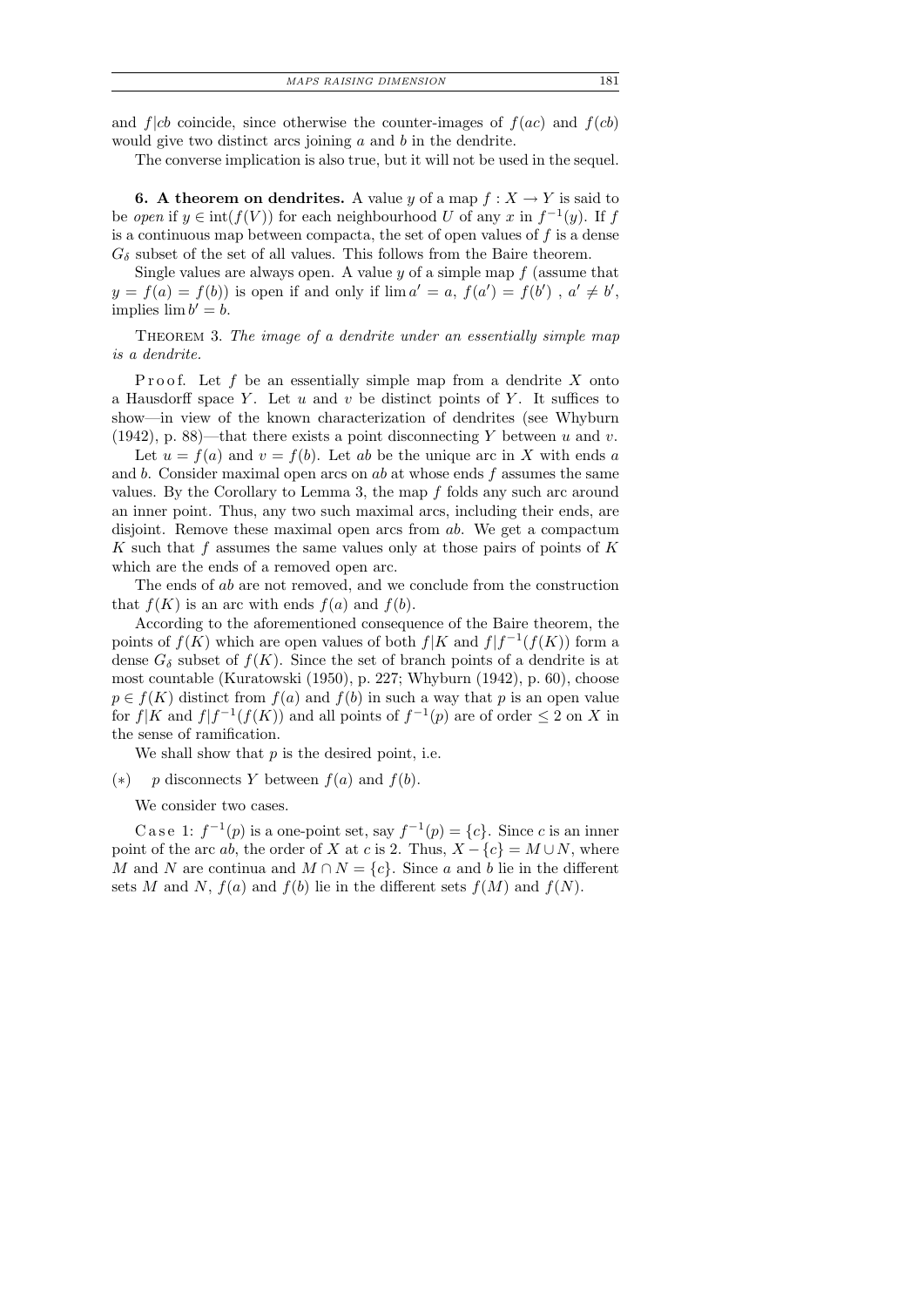It remains to show that  $f(M) \cap f(N) = \{p\}.$ 

Suppose that there is one more point in this intersection. This means that there exist  $x \in M$  and  $y \in N$  such that  $f(x) = f(y)$  (then  $x \neq a$  and  $y \neq b$ . Then c is an inner point of the arc xy (recall that  $M \cap N = \{c\}$ ). Since c is a single value of f, it is precisely the point of  $xy$  around which the arc  $xy$  is folded in view of the Corollary to Lemma 3. Since the order of X at c is 2, the arcs ab and xy coincide in a neighbourhood of c. Thus,  $f$ assumes the same value at the ends of an arc around  $c$  lying on  $ab$ . But such arcs were removed from ab in order to get K. A contradiction, as  $c \in K$ .

Case 2:  $f^{-1}(p) = \{c, d\}$  and  $c \neq d$ . Either c or d lies in K, say  $c \in K$ . Then  $d \notin K$ , since p is an open value of  $f|K$  and, as is easy to see, open values of  $f|K$  are single values of  $f|K$ .

Since p is an open value of  $f|f^{-1}(f(K))$ , there is a subarc of  $f(K)$ , containing  $p$  as an inner point, whose counter-image splits into two arcs in X, one passing through c and the other through d. Since  $d \notin K$ , we can assume that the arc passing through  $d$  is disjoint from  $K$ . In consequence, the arc passing through c is contained in  $K$ . From the existence of these arcs it follows that c and d are of order 2 in X (recall that they are of order  $\leq 2$ , as they belong to  $f^{-1}(p)$ . Thus, the dendrite is the union of three continua M, N' and N'' such that  $N' \cap M = \{c\}$ ,  $M \cap N'' = \{d\}$  and  $N' \cap N'' = \emptyset$ .

We shall show that

(8) 
$$
f(M) \cap f(N') = \{p\}
$$
 and  $f(M) \cap f(N'') = \{p\}.$ 

By symmetry, it suffices to show one of these equalities. We shall show the first.

Suppose to the contrary that there is one more point, besides p, in  $f(M) \cap$  $f(N')$ . This means the existence of  $x \in M$  and  $y \in N'$ , different from c and d and such that  $f(x) = f(y)$ . From  $M \cap N' - \{c\}$  it follows that c is an inner point of the arc xy. Since  $M \cup N'$  is connected, xy is contained in  $M \cup N'$ . But xy cannot touch the point d in  $M$  (d cannot be the end x of xy, since this would imply  $f(x) = f(c)$  and, in consequence,  $y = c$ ; it cannot be an inner point of  $xy$ , since d is of order 2 in X and therefore an arc passing through d must have points outside M). Thus,  $f|xy$  assumes the value p only at c.

From  $f(x) = f(y)$  it follows, in view of the Corollary to Lemma 3, that f folds the arc  $xy$  around c. Since the order of X at c is 2, the arcs  $xy$  and cd coincide in a neighbourhood of c. From  $f(c) = f(d)$  it follows that, in view of the Corollary mentioned above, f folds the arc cd around an inner point of cd. As  $xy$  and cd coincide in a neighbourhood of c, there are three points, two in a neighbourhood of c and the third in a neighbourhood of  $d$ , such that the values of  $f$  at them are the same. We get a contradiction, since  $f$  is simple. This concludes the proof of  $(8)$ .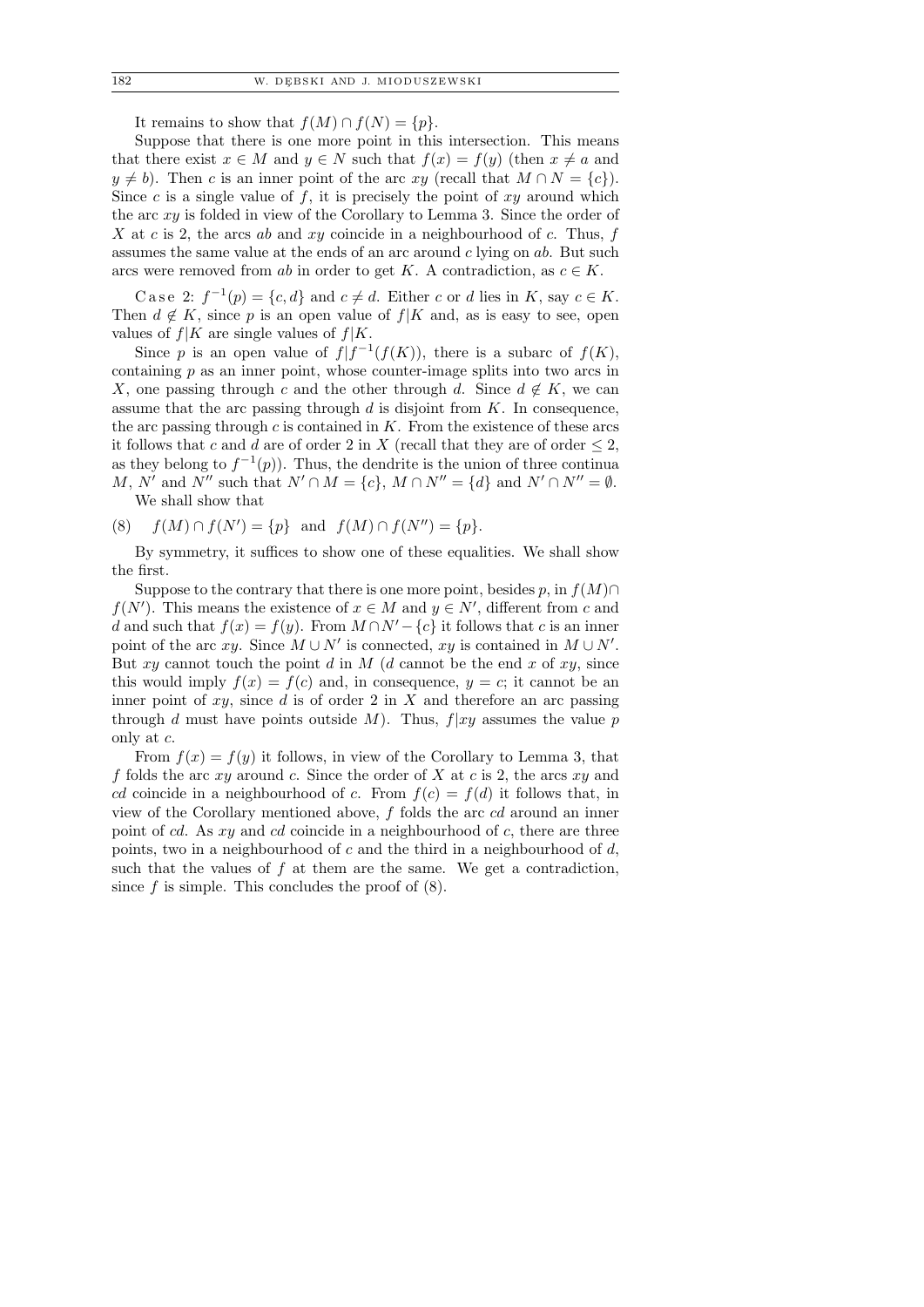| MAPS RAISING DIMENSION |  |
|------------------------|--|
|                        |  |

From (8) it follows that  $f(M) \cap f(N' \cup N'') = \{p\}.$ 

Clearly,  $f(M) \cup f(N' \cup N'') = Y$ . So, in order to prove (\*), it suffices to show that neither term of the union reduces to  $\{p\}$ . The latter will be proved if we show that a and b belong to the different sets M and  $N' \cup N''$ .

To this end, observe that since  $c \in K \subset ab$ , the point c is an inner point of ab. Thus, a and b lie in the different sets M and  $N' \cup N''$ , since c is of order 2 in X.

COROLLARY (Sieklucki). There are no dimension-raising simple maps from dendrites; in other words, dendrites are thin.

P roof. Let f be a simple map from a dendrite  $X$  onto a Hausdorff space Y. Let  $f = h \circ q$  be the decomposition of f into an essential factor g and an elementary factor h. By Theorem 3, the image  $g(X)$  is a dendrite. Dendrites are regular, so we can apply Theorem 2 to the elementary (surjective) factor  $h : g(X) \to Y$ . It follows that dim  $Y \leq \dim X$ .

7. Splitting lemma in a general setting. A general background for the splitting property of simple maps is contained in a result of Hurewicz (1933) (derived from a more general theorem of Freudenthal (1932)), stating that the set of multiple values of a dimension-raising map from a compactum onto a compactum Y has dimension  $≥ \dim Y - 1$ .

We shall derive from that result of Hurewicz the following

SPLITTING LEMMA II. If  $f : X \to Y$  is a dimension-raising simple map from a compactum onto a compactum, then  $Y$  contains a continuum  $C$  with  $\dim C = \dim X$  such that  $f^{-1}(C) = C' \cup C''$ , where  $C'$  and  $C''$  are disjoint and  $f|C'$  and  $f|C''$  are homeomorphisms onto C.

P roof. Since a compactum contains a connected component of full dimension  $(X$  is finite-dimensional), it suffices to show the existence of a compactum satisfying the conclusions.

For any positive integer  $k$ , let  $F_k$  be the set of those y in Y for which diam  $f^{-1}(y) \ge 1/k$ . The sets  $F_k$  are closed, thus compact, and their union is the set of all multiple values of  $f$ . By the theorem of Hurewicz quoted above, this set has dimension  $\geq \dim Y - 1$ , hence one of the summands has the same property.

So, fix a compact subset B of Y and  $\eta > 0$  such that dim  $B \ge \dim Y - 1$ and diam  $f^{-1}(y) \geq \eta$  for  $y \in B$ .

Let  $y \in B$  and let  $f^{-1}(y) = \{a, b\}$  (recall that f is simple). Take neighbourhoods  $U_a$  of a and  $U_b$  of b of diameters  $\langle \eta/2 \rangle$ , and therefore disjoint. Let  $V_y$  be an open neighbourhood of y in B such that  $f^{-1}(V_y) \subset$  $U_a \cup U_b$ ; its existence follows from the continuity and compactness.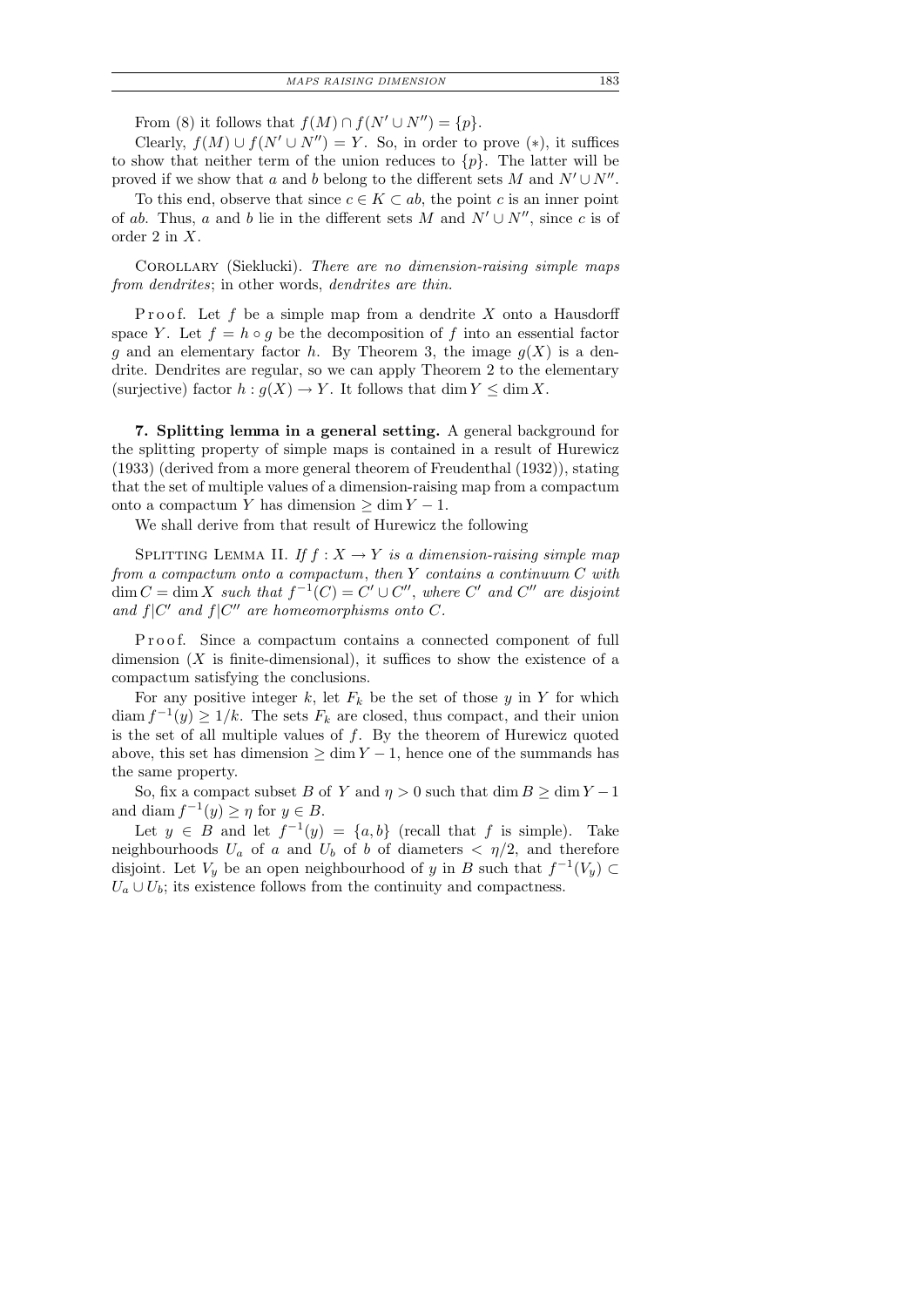If L is a compact subset of  $V_y$ , then  $f^{-1}(L)$  splits into two compacta  $L' = U_a \cap f^{-1}(L)$  and  $L'' = U_b \cap f^{-1}(L)$ , since  $f | f^{-1}(B)$  is strictly two-toone. It follows that  $f|L'$  and  $f|L''$  are homeomorphisms onto L.

The sets  $V_y, y \in B$ , form an open cover of B. Let  $\delta > 0$  be a Lebesgue number of that cover. Decompose B into a finite number of compacta of diameters  $\leq \delta$ . One of the summands, say C, is of full dimension, hence of dimension  $\geq \dim Y - 1$ . Since diam  $C \leq \delta$ , the compactum C is contained in one of the sets  $V_y$ . Thus,  $f^{-1}(C)$  splits into compacta  $C'$  and  $C''$  such that  $f|C'$  and  $f|C''$  are homeomorphisms onto C (in view of the previous paragraph). Since dim  $X \leq \dim Y$ , we have dim  $C \geq \dim X$  (in fact we have equality, as  $X$  contains homeomorphic copies of  $C$ ).

Corollary (Hurewicz 1933; cf. Kazhdan 1949, Sieklucki 1969). There do not exist dimension-raising simple maps from compacta having property  $(\alpha)$ .

We omit the proof as it is essentially the same as the proof of an analogous Corollary to the Splitting Lemma I given in Section 3.

From the Splitting Lemma II it follows that if there exists a dimensionraising simple map from a compactum, then this compactum contains two disjoint homeomorphic non-degenerate subcontinua (of full dimension).

This implies, for instance, that there do not exist dimension-raising simple maps from the Anderson–Choquet curve (1959), since no two of its non-degenerate subcontinua are homeomorphic; in other words, the Anderson–Choquet curve is thin. Note that this curve is far from being regular in the sense of ramification. For the same reasons the chainable continuum constructed by Andrews (1961) is thin.

Among one-dimensional continua which are not thin, an obvious example is the Sierpinski universal curve; that it is not thin follows from its universality, since thinness is inherited by subcompacta of full dimension, and there are an abundance of one-dimensional continua which are not thin. For instance, the Knaster simplest indecomposable (chainable) continuum is not thin, allowing simple maps onto the plane square, e.g. that suggested by its standard position in the plane.

Less obvious is the pseudo-arc, the unique chainable hereditarily indecomposable continuum; the authors are indebted to Dr. Janusz Prajs for this example. The reason for its not being thin is that the product of the pseudoarc and the Cantor set can be embedded into the pseudo-arc. This product can be mapped, via the Cantor step function from the Cantor set onto a closed interval of the reals, onto the product of the pseudo-arc and the interval by means of a map which is simple. The image obviously has dimension 2 (everywhere). It is non-planable. The question of the existence of a dimension-raising simple map from the pseudo-arc into the plane remains open.